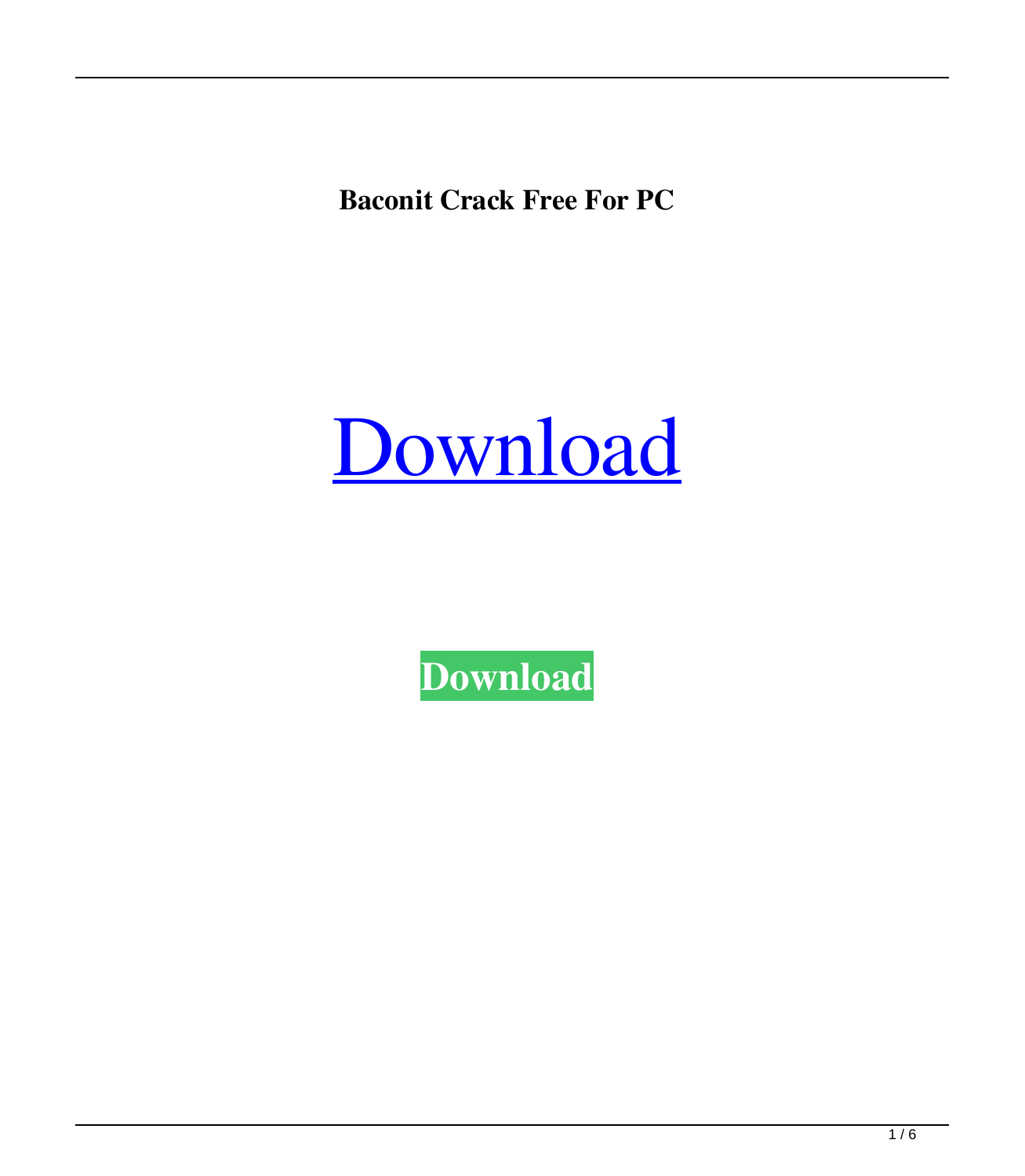# **Baconit Crack+ With Serial Key For Windows**

★★★ Baconit ★★★ is a fast, beautiful and powerful Reddit client for Windows. We made Baconit in a way so you can use it on any device. It also supports image and video uploads. ★★★ Reddit Highlights ★★★ Search: Search for subreddits, comments, posts and user names. New: View New topics from different categories. Subreddits: View all subreddits and manage them in your account. Lists: View all lists and manage them in your account. Users: View all users in your account and manage them in your account. Settings: Change your favorite settings and customize Baconit's appearance.  $\star \star \star$  Baconit Features  $\star \star \star \star$  Sync: Baconit has its own syncing mechanism. With it you can sync all your Baconit's settings, lists, comments, posts, subscriptions and favorites.  $\vee$  Hotkeys: You can use hotkeys to minimize to tray, lock your device, quickly switch between tabs and open windows. ✔ Multiple tabs: You can view as many tabs as you want and also manage them in Baconit's settings.  $\vee$  Universal theme: Baconit's theme is universal. So it will look same on your Windows, tablets and phones.  $\vee$  Theme settings: Change your preferred color scheme in Baconit's settings.  $\vee$  Image upload: Post a picture in your Baconit account. ✔ Export: Export your lists, comments and posts in CSV or XML format. ✔ Export favorites: Export your favorites in CSV or XML format. ✔ User management: You can manage your Baconit's users, users from your Baconit's friends, admins and moderators.  $\vee$  New image viewer: New image viewer, so you can see and save image in it's original size.  $\vee$  More options: More options for you in Baconit's settings.  $\vee$  Sync: Sync with any other device you have in Baconit's account.  $\checkmark$  Image format: Support png, jpg, jpeg, tif, gif and bmp.  $\checkmark$  Video format: Support mp4, mov, flv, avi, 3gp, mp3, wmv, wav, mp3, rm and wma. ✔ Video thumbnail: You can view and manage your videos in your Baconit account. V User management: You can view your Baconit's friends, admins and moderators. V Convert: You

## **Baconit Crack+ With Product Key [Latest]**

KEYMACRO Keyboard Macro utility, a simple and advanced application for iOS. KeyMacro is a utility that helps you create your own keyboard shortcuts. It includes six powerful functions that allow you to record keyboard actions, macros, with presets for OS X and iOS devices. KeyMacro is ideal for all types of users: developers, designers, musicians, photographers, gamers, anyone who wants to record a frequently performed task on a computer or mobile device. - Macros are always saved into the current project. Once you start a macro, new macro will be appended to the project. - Record and playback options in each project and macro are equivalent. The playback and recording speed can be easily adjusted. - No sound is recorded during the playback or recording. - Macros can be shared between projects. - Automatically support Mac-to-Mac projects, and you can modify and share these projects freely between multiple iOS devices. - Macro Preset Manager, a powerful application that allows you to create, manage and share your favorite presets. KeyMacro Requirements: - Supported OS: Mac OS X Yosemite / El Capitan / Mojave / Sierra / High Sierra / iOS 9 / 10 iOS 8.4.1 or later is required to use KeyMacro and run the app. It is necessary to update iOS in order to use the last version of KeyMacro. - OS X Yosemite / El Capitan / Mojave / Sierra / High Sierra / iOS 9 / 10 - Java runtime is required. HOW TO DOWNLOAD: MAC OS X: iOS: Link will be sent to your e-mail. Link: Disclaimer: By using this application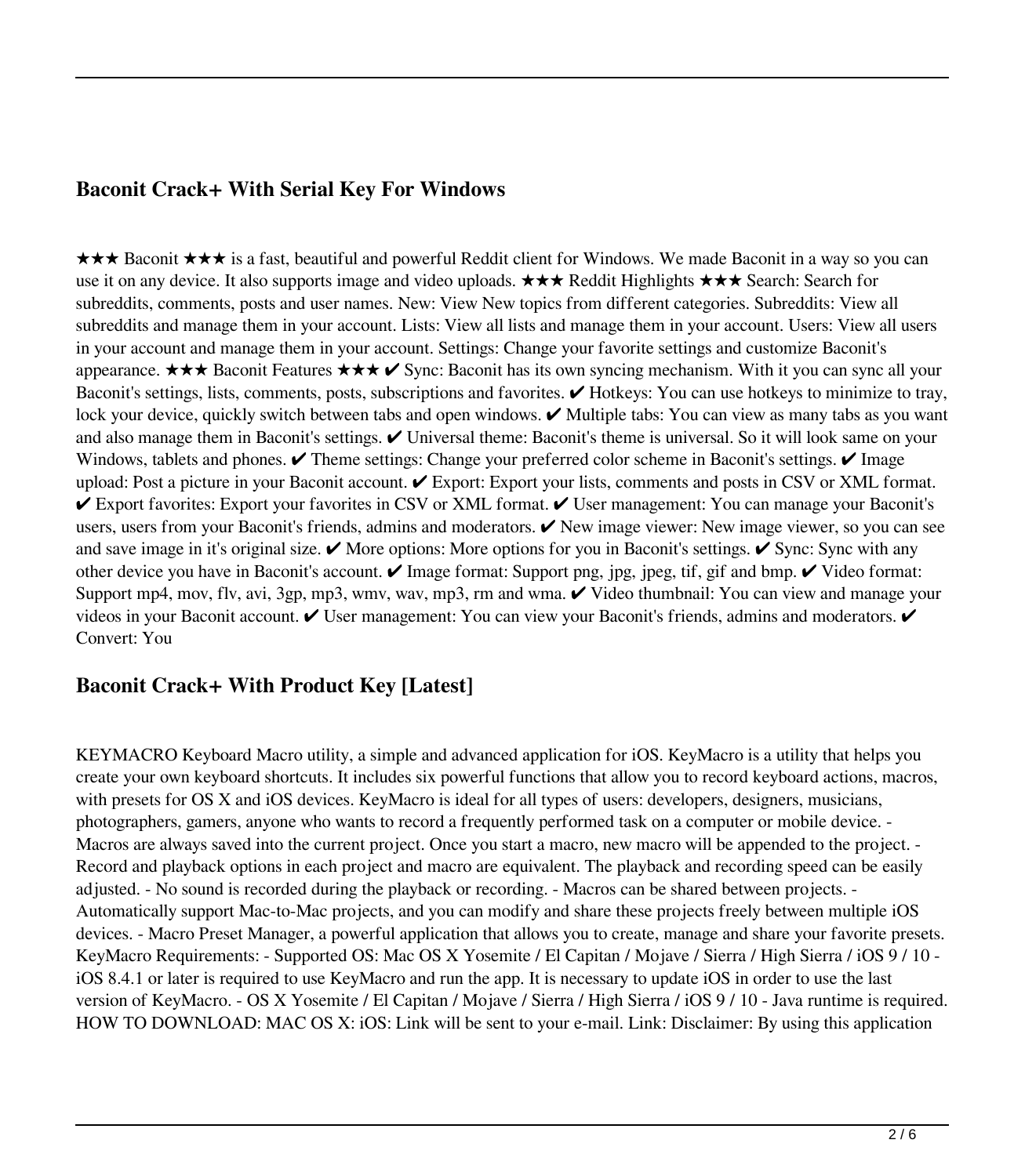you agree to the following terms: KeyMacro - The ultimate keyboard shortcut recorder. If you have any issues or problems please contact us at: contact@kimtaen.com MY BLOG: Download KeyMacro for iOS | iPhone, iPad, iPod touch | Free DOWNLOAD NOW: MAC OSX: 81e310abbf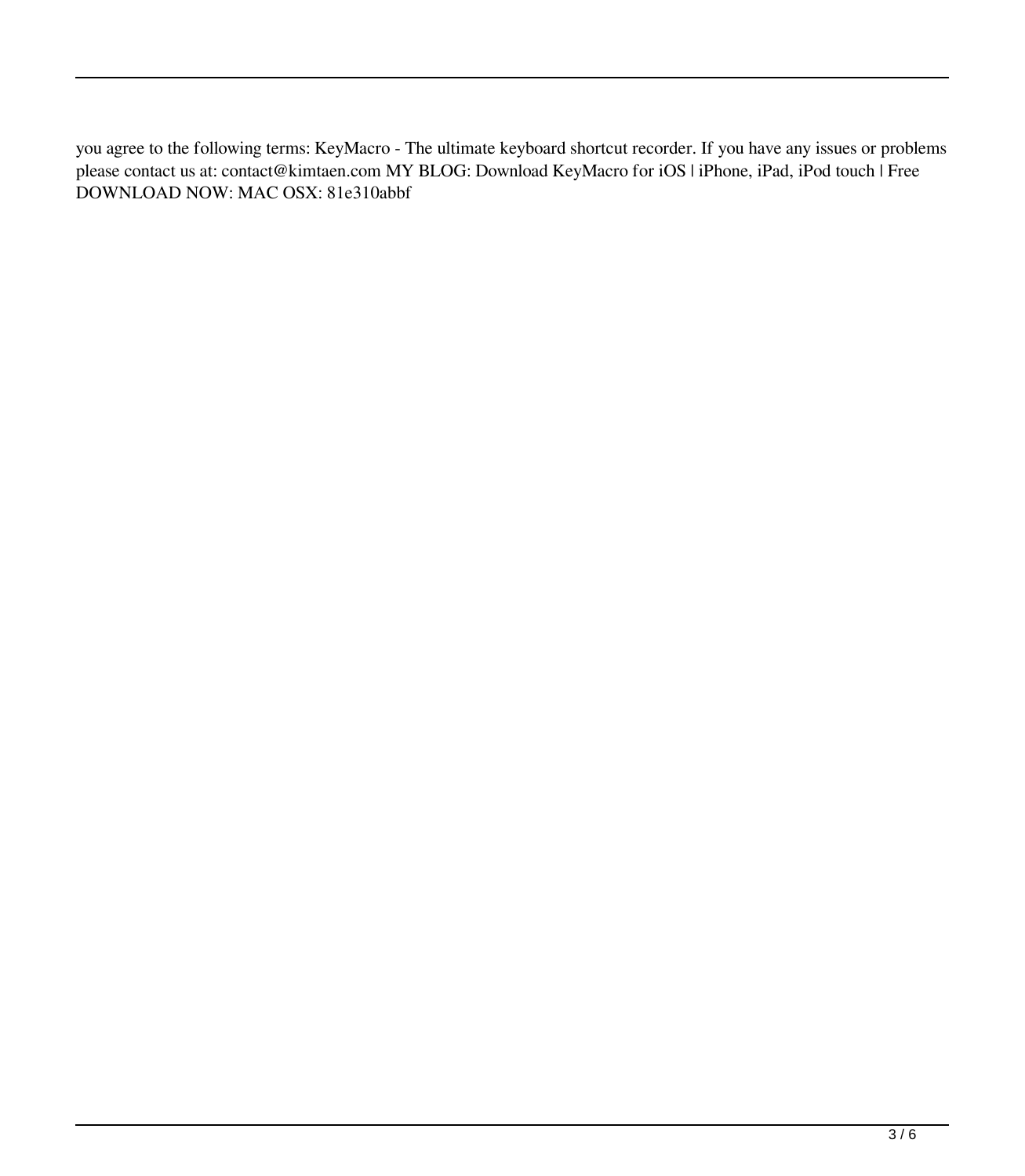#### **Baconit Crack+**

The best Reddit client for Windows 10 and other platforms. No ads, no plugins, and completely free! Baconit is a fantastic Reddit app that brings the functionality and design of the desktop version to your Windows 10 devices. It has a clean interface that is very easy to use, which is something that takes a bit of work to get used to in the Windows Store. Baconit makes it easy to browse Reddit without spending a penny. There is no need to install any third-party add-ons, nor any separate app, and everything works right out of the box. Navigation is as intuitive as it gets, making navigation through the website extremely simple. Simply swipe up or down to switch between subreddits and posts. More… • Reddit client • Alternative subreddit view • No ads • Subreddit styling • Stay logged in to your account • Offline browsing • Mobile browser • Subreddit ranking • Dark mode • Picture downloading • Block unwanted comments • No moderation • Designed to be consistent across Windows 10 • Offline & ephemeral images • Background image changer • Recycling third-party logos • Background changer • Choose your own subreddit for photos and images • Lock screen image changer • Support for blocklists • Beautiful interface with crisp UI • Static and dynamic colour theme • Exclusive features for Win10 • Use your existing account Baconit is a great Reddit client that brings the functionality and design of the desktop version to your Windows 10 devices. Baconit is a fantastic Reddit app that brings the functionality and design of the desktop version to your Windows 10 devices. There is no need to install any third-party add-ons, nor any separate app, and everything works right out of the box. Navigation is as intuitive as it gets, making navigation through the website extremely simple. Simply swipe up or down to switch between subreddits and posts. More… Description: The best Reddit client for Windows 10 and other platforms. No ads, no plugins, and completely free! Baconit is a fantastic Reddit app that brings the functionality and design of the desktop version to your Windows 10 devices. It has a clean interface that is very easy to use, which is something that takes a bit of work to get used to in the Windows Store. Baconit makes it easy to browse Reddit without spending a penny. There is no need to

## **What's New In Baconit?**

View and interact with news, questions, and discussions. Windows 10 Reddit Desktop client. Baconit for Windows 10 is a very nice alternative to the official Reddit app. It's free and open source. Download and use Baconit and show your love! Here you can view and interact with news, questions and discussions. Baconit is a freeware desktop app for Reddit written in Qt5 and based on the python library, requests. Baconit is completely free and open source, and it's free to use. We value community contribution and encourage people to create their own widgets and features. Features: - Fully featured webbrowser-like interface - Search all subreddits using the beautiful search dialog (no search box for the login page) - Save subreddit links for later use - Favorites/star system for subreddits - Custom colors (see settings) - Integrated Reddit Markdown viewer - Integrated Reddit link viewer - Browse images through albums - Switch between multiple devices without leaving the app - Change the size of images and videos according to device resolution (high quality is always guaranteed) - Download images from subreddits - Use latest updates for better rendering - Use the in-app background tasks for better battery life - Customize the app appearance and interface - Support for Windows 10 dark mode - Explore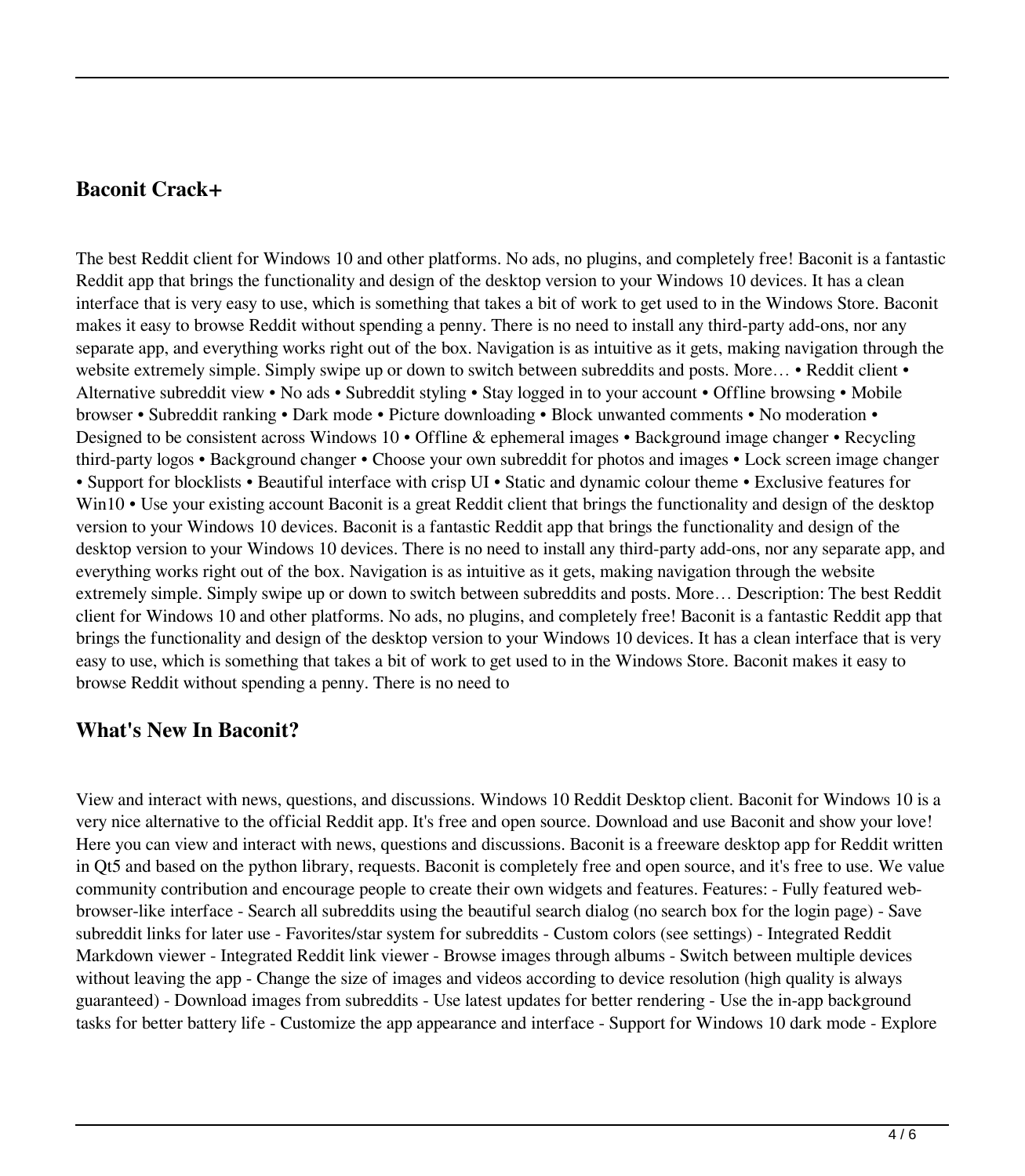comments and replies, and view threaded comments - Open questions in new tabs - Close tabs and threads easily - Customize sorting/pinning of subreddit lists - Save screen resolutions for later use - Discover new subreddits using the notification center - Open the subreddit link in default web browser - Open the reddit image page directly in a web browser - Support for Reddit CSS Modules - Fully customizable icon and text - Option to ignore messages - Option to disable comments or notifications - Option to disable comment voting - Option to ignore votes - Option to disable upvotes and downvotes - Option to disable submissions - Option to show or hide most popular submissions - Option to view the author of the post - Option to view the date of the comment or post - Option to view the comments count - Option to view the reply count - Option to disable notifications - Option to disable votes - Option to toggle developer mode - Option to toggle Reddit API key protection - Option to toggle user themes - Option to toggle light/dark mode - Option to toggle panel transparency - Option to toggle window resizing - Option to toggle showing image captions - Option to show/hide all comments/posts - Option to hide images in subreddit preview - Option to hide keyboard - Option to auto-hide the subreddit list - Option to show comments and replies in subreddit previews - Option to show upvotes and downvotes - Option to show unread messages - Option to display comments as